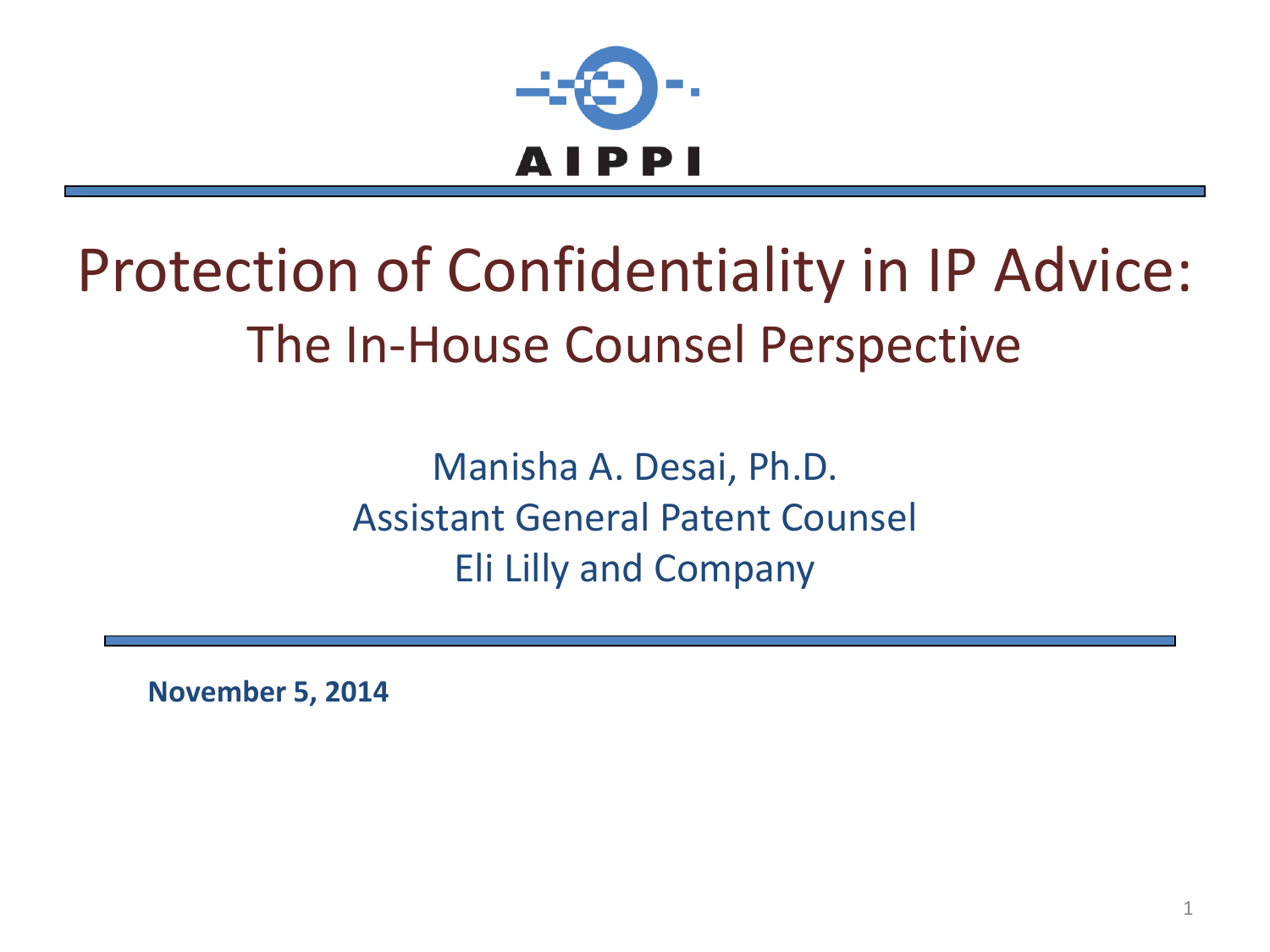

- **Scope of the problem caused by lack of privilege**
- **Why privilege is important**
- **Cross-border concerns**
- **Privilege for in-house counsel**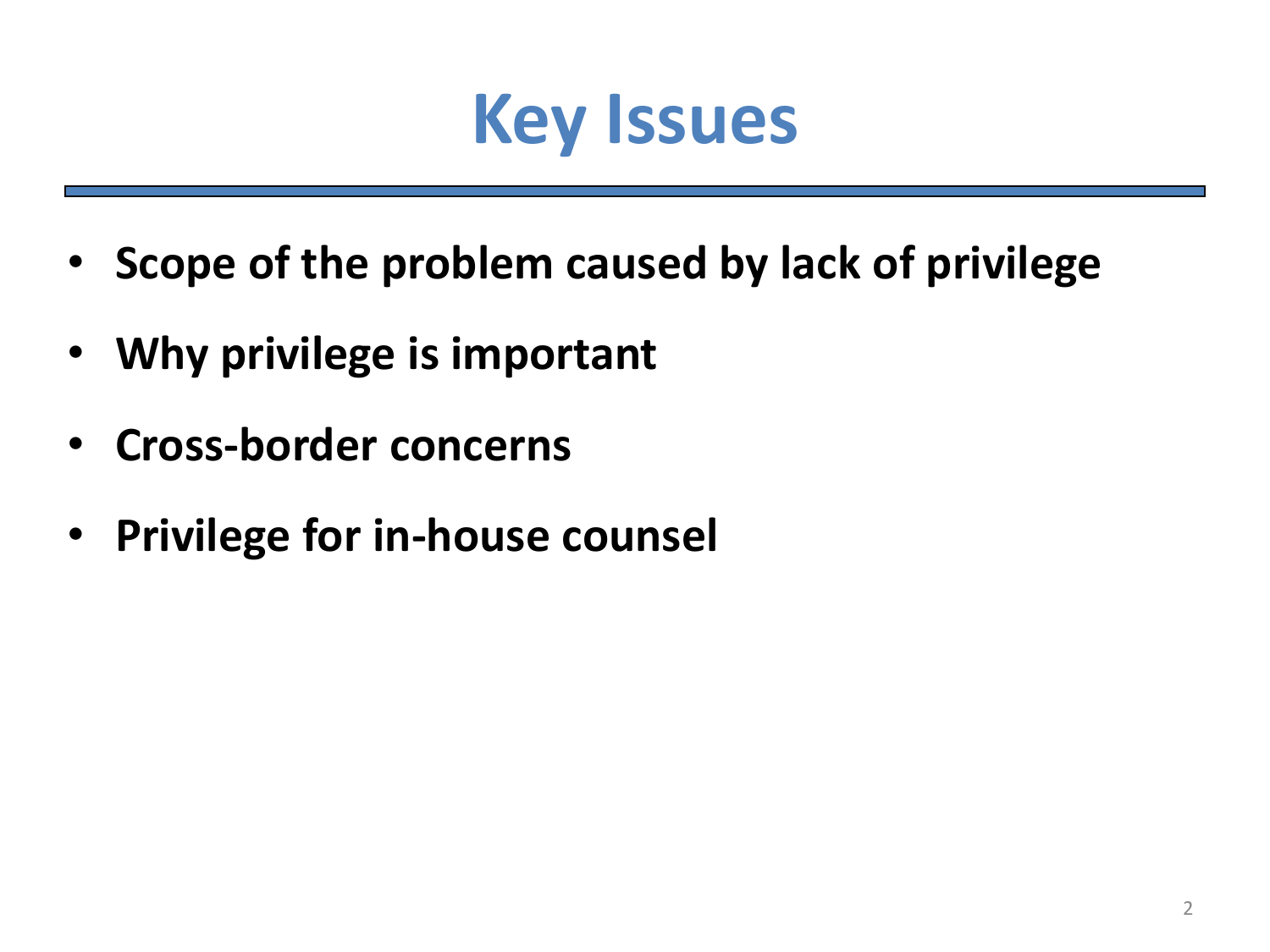### **Privileged Communications Must Cross Borders**

- Patent applications for important innovations may be filed in up to 100 countries
	- Larger companies file even more broadly
		- Some companies have indicated patent applications are filed in over 180 countries
	- 100+ agents/attorneys in 100+ jurisdictions with different recognitions for privilege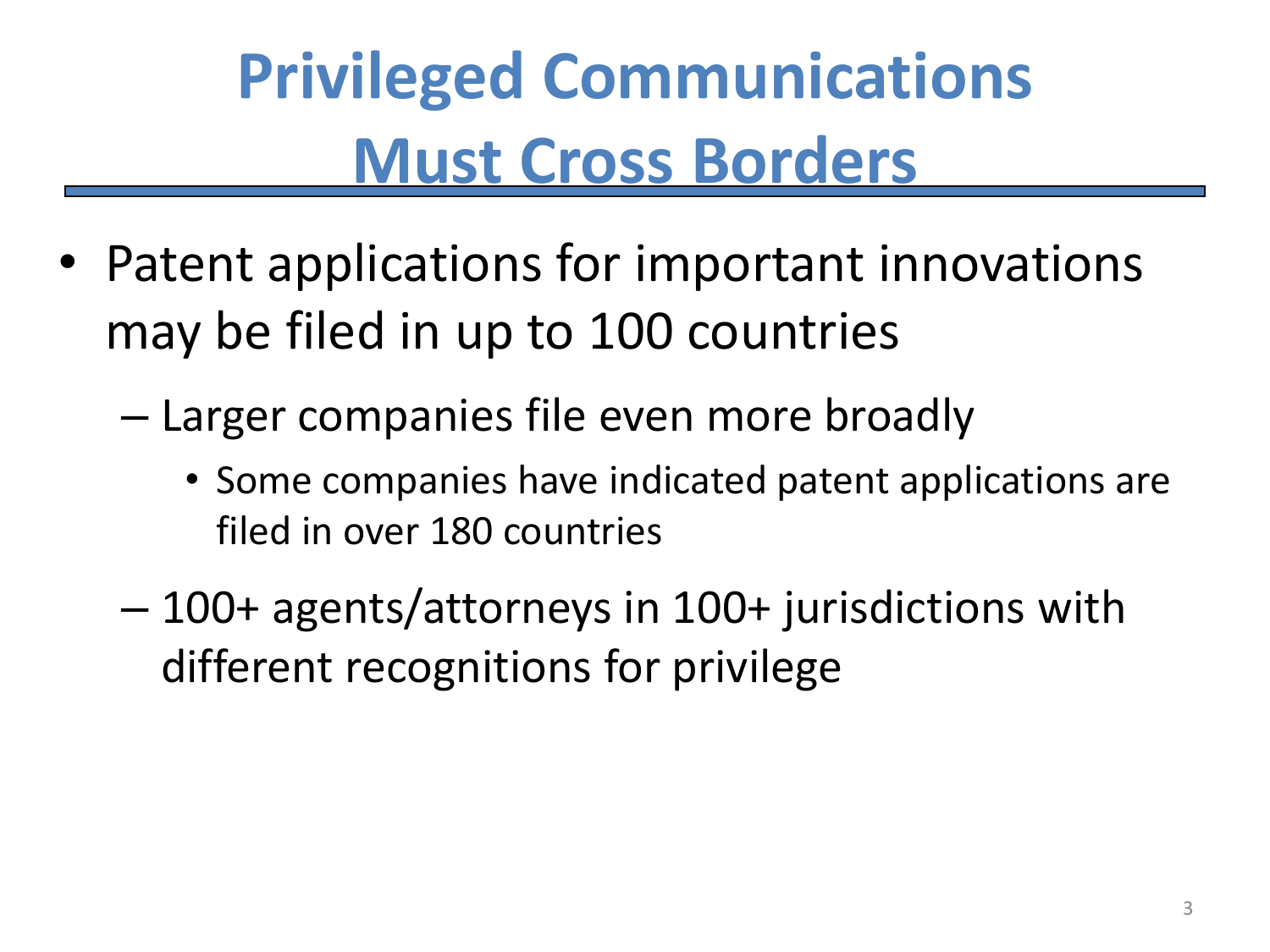#### **Why It Is Important to Companies**

- Companies do business and partner with institutions around the world
- Businesses or universities in countries with no discovery may still be forced to produce documents in foreign litigation
	- China: Third largest user of the PCT system
	- India: Number of collaborations in 1992-2000 exceeds total number of collaborations in the 40 years prior
	- Latin America: 7- to 10-fold increase in collaborations with US and Canada in fields of medicine, biology, and physics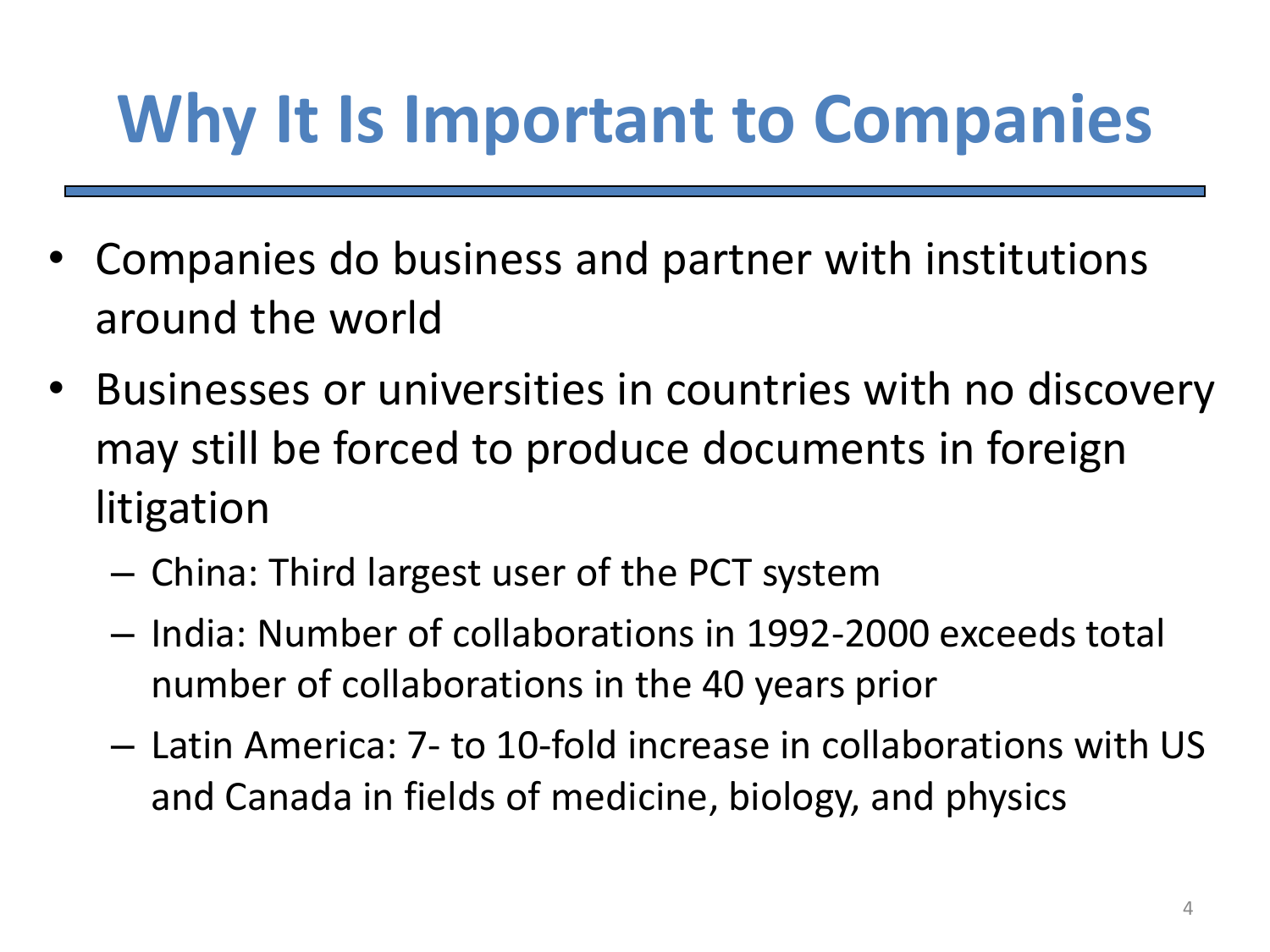#### **Why it Should Be Important to Everyone**

- Burden on the Courts
	- Excessive time and resources needed for courts to analyze privilege in each jurisdiction (over 100 countries?)
- Privilege recognized in your country may not be recognized by others
	- All such communications become public
- Privilege cannot be used to "hide" facts, it is only used to protect legal opinions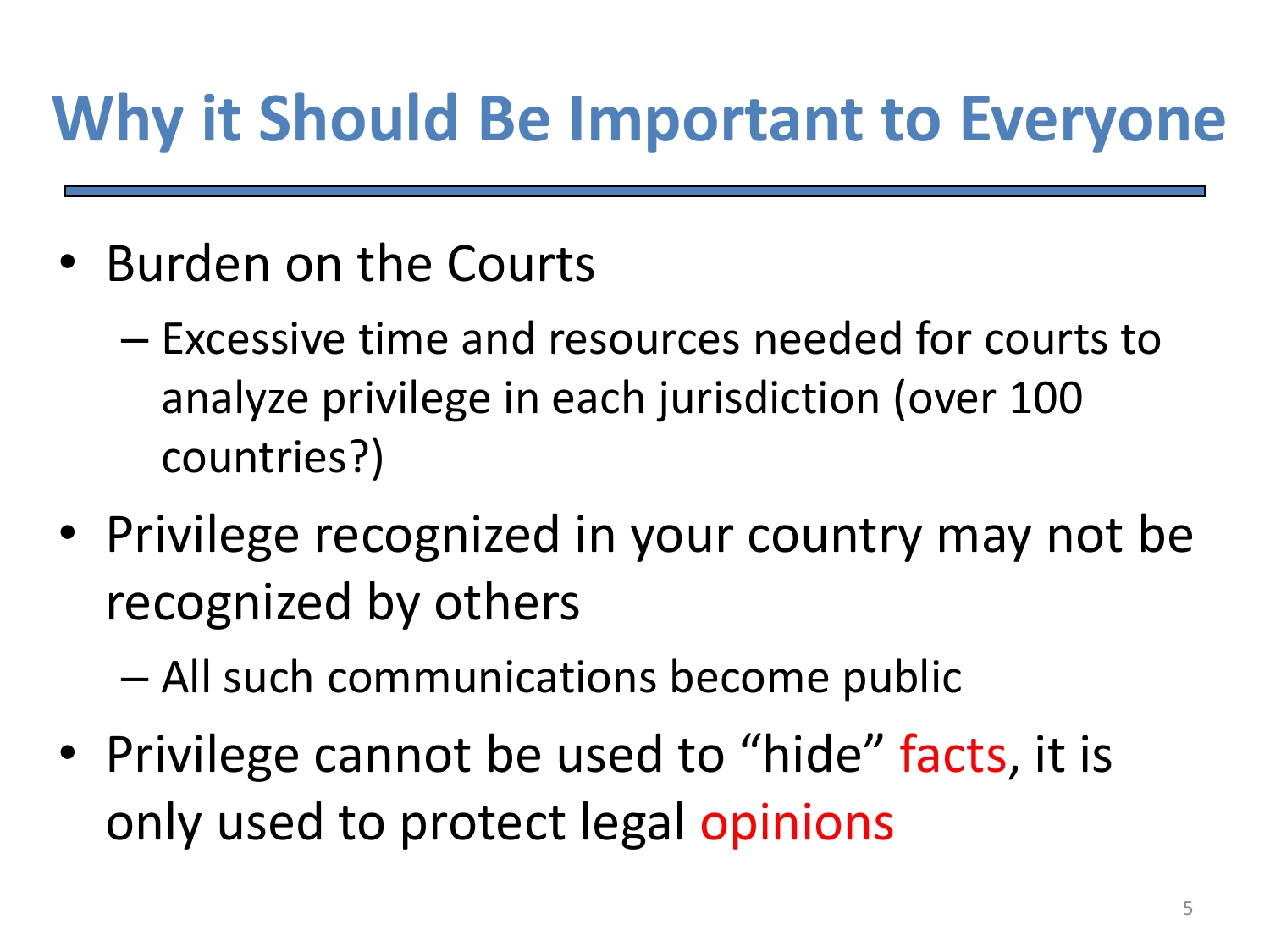### **Attorneys or Agents**

- Communications with non-lawyer IP professionals may not be privileged and are therefore discoverable
- Can companies limit communications to attorneys only and avoid the issue?
	- Small- and medium-sized business will not have the resources
	- Even larger companies often will not engage in diligence necessary to ensure foreign practitioners are attorneys
		- It is simply not necessary under local practice
		- Costly and extremely time-intensive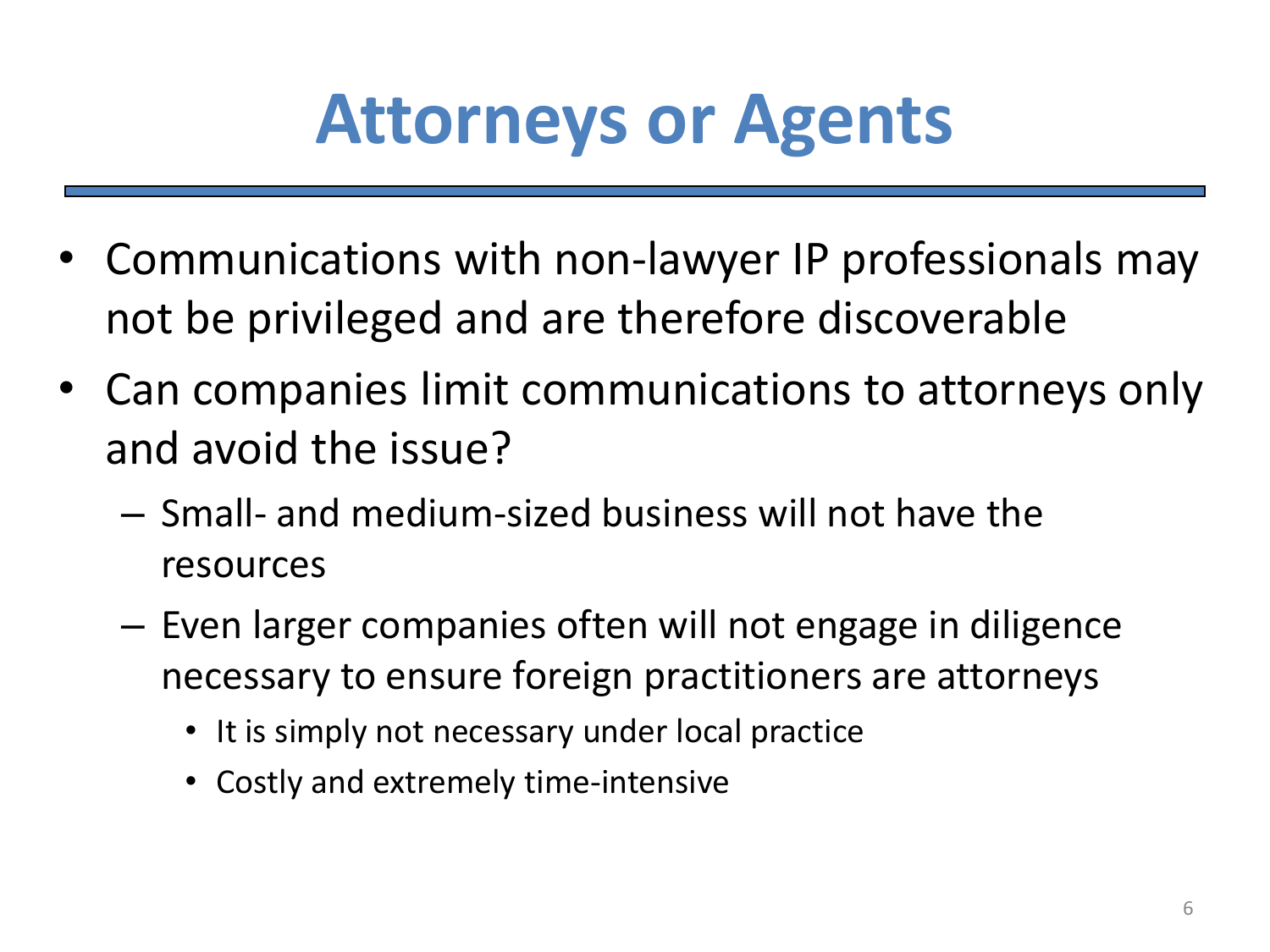# **Non-lawyer IP Professional: Case Example**

- Case no. 96-491-C (U.S. District Court, S.D.IN)
	- "The court is not similarly impressed with [the plaintiff's] second argument, i.e., that the attorney-client privilege should be extended to foreign patent agents who are functional equivalent to an attorney and who are officially registered to practice before their respective patent office."
	- "[I]f the privilege is extended as argued [by plaintiff], foreign patent agents would be afforded a greater privilege than their United States counterparts, a ludicrous result."
	- "All such documents shall be provided to [the defendant] **within 15 days of the date of this entry.**"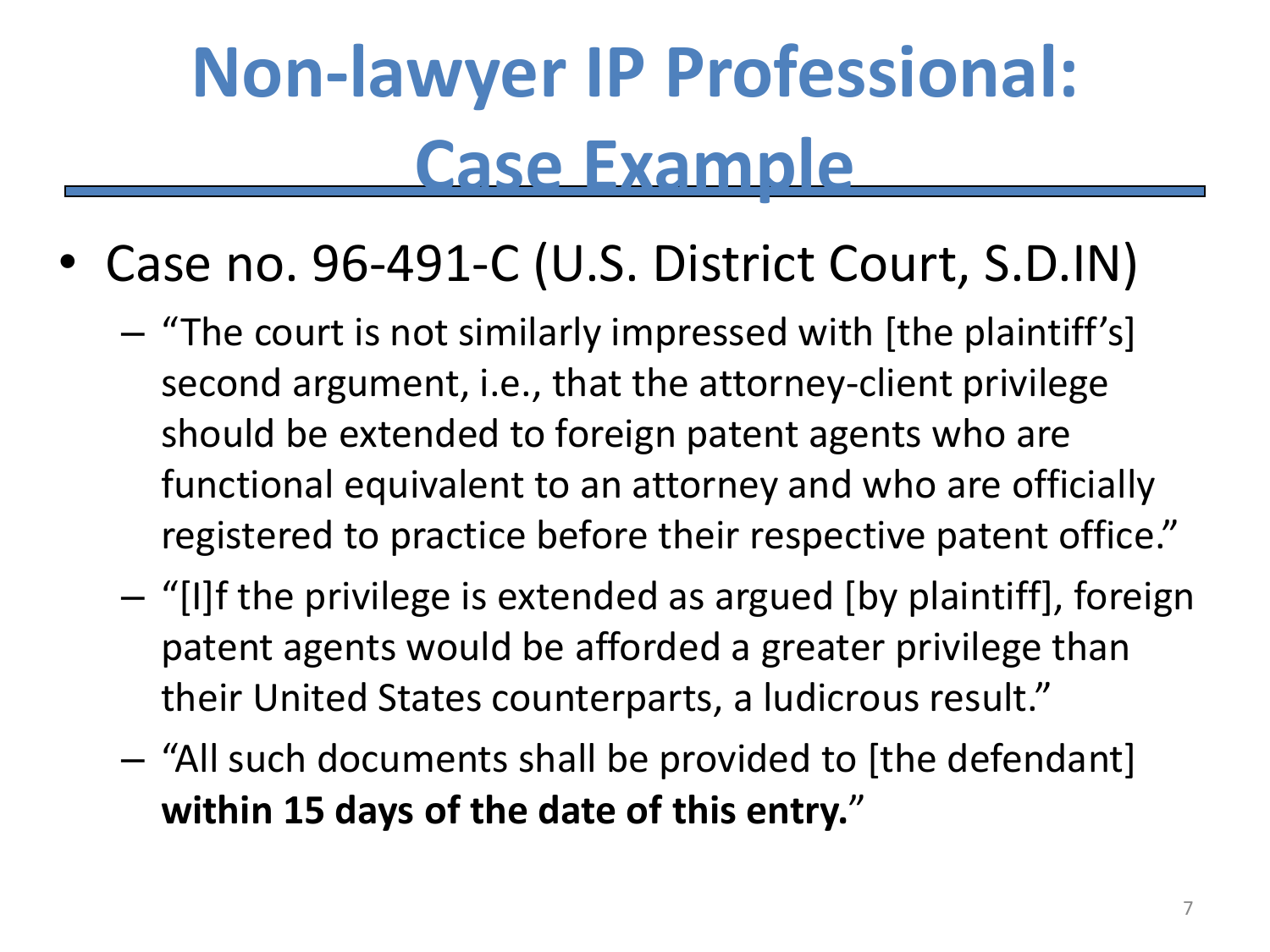## **In-house or Outside Counsel**

- Communications between in-house counsel and their internal clients may not be protected
	- Reasoning: In-house counsel are not sufficiently independent from their employer to form an unbiased opinion
	- Counter-argument: All practicing attorneys have a duty that exceeds loyalty to the employer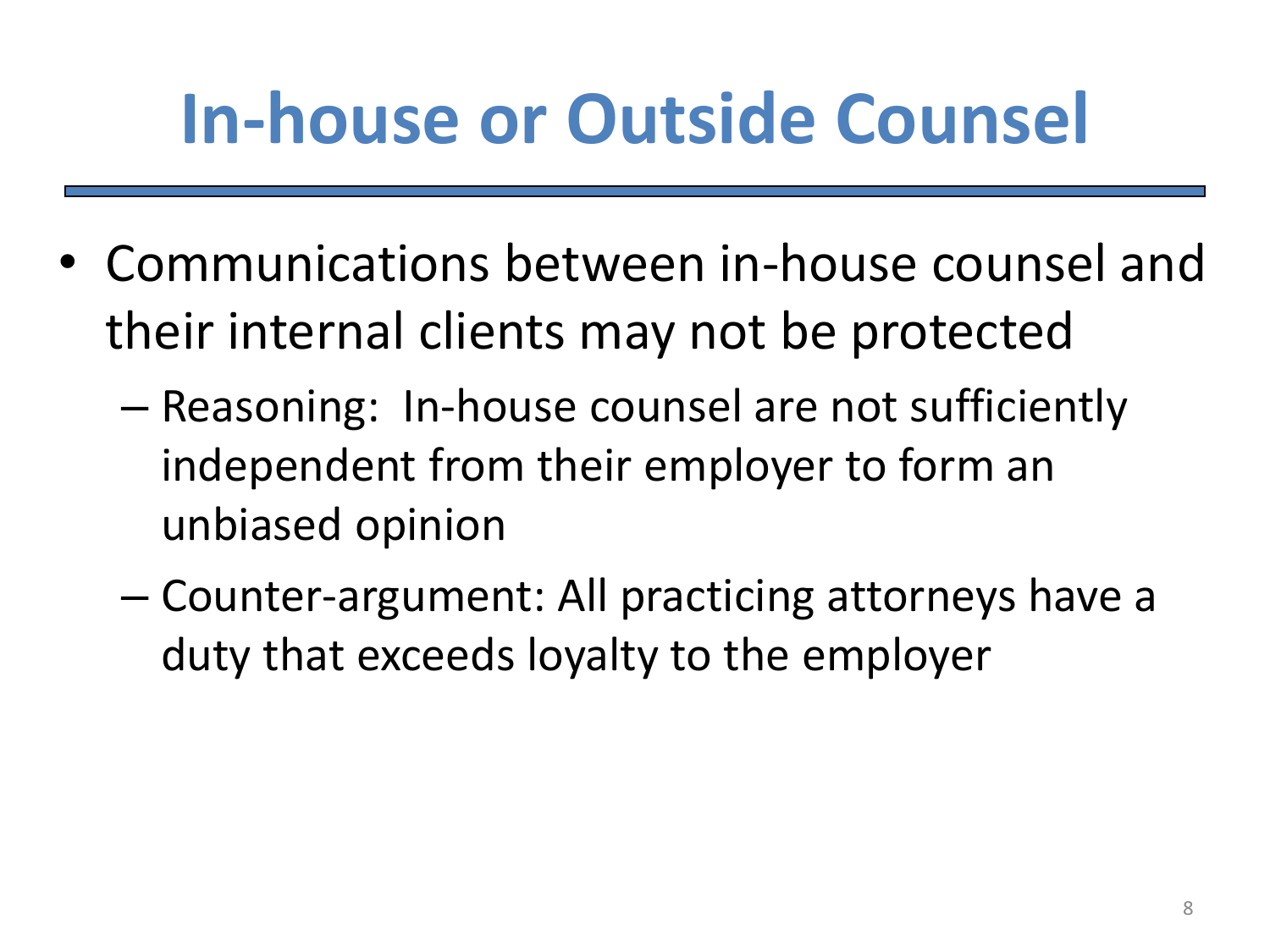#### **Summary**

- Privilege for domestic and cross-border communications ensures certainty to all businesses
- Failure to provide such privilege results in burden to courts and to unsuspecting litigants, even in countries with no discovery
- Privilege only protects the legal opinion, not the facts behind the opinion
- All registered practitioners (in-house or outside counsel) have a duty to act independently, thus legal opinions should be protected from disclosure